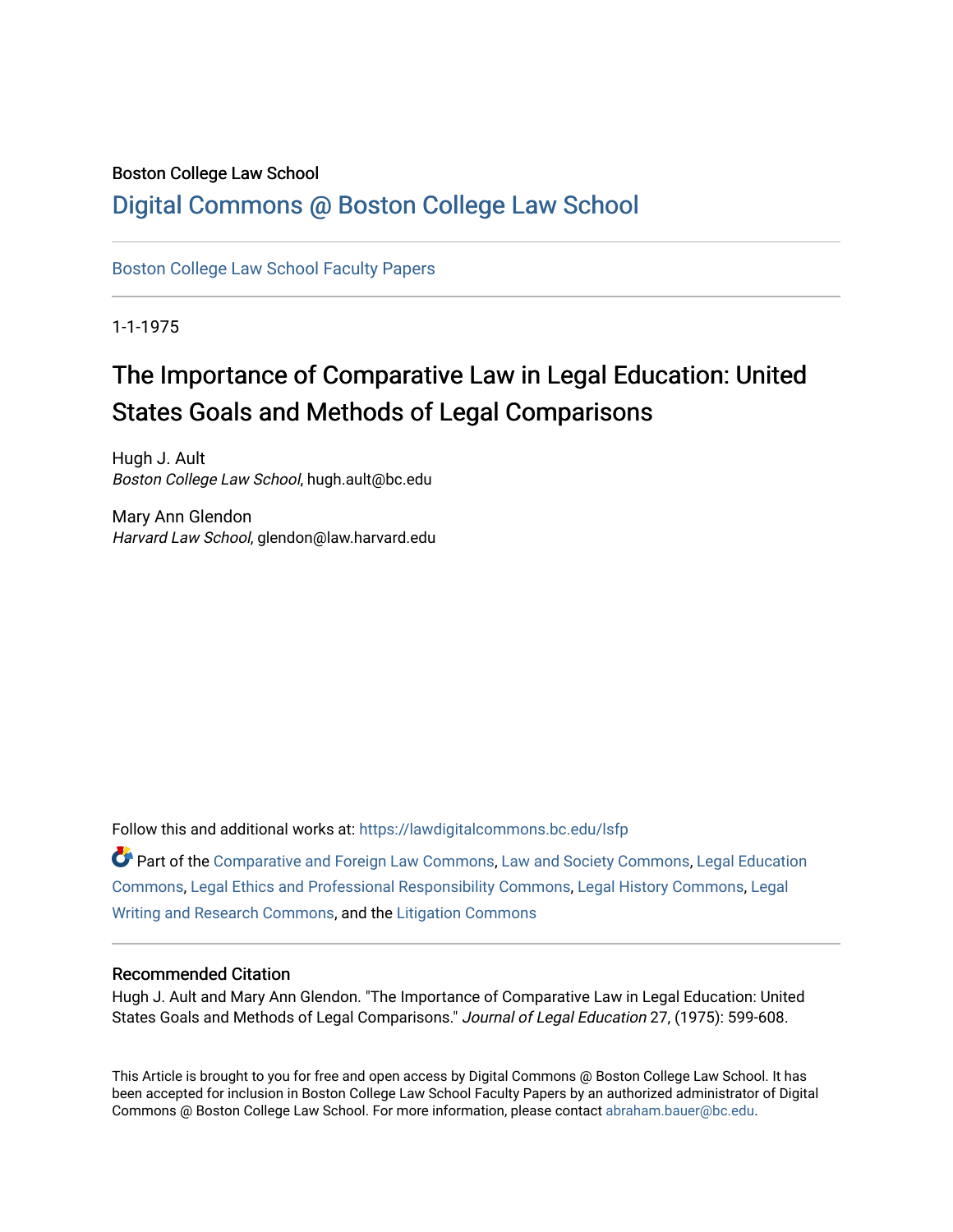# THE IMPORTANCE OF COMPARATIVE LAW IN LEGAL EDUCATION: UNITED STATES GOALS AND **METHODS OF LEGAL COMPARISON**

#### HUGH J. AULT and MARY ANN GLENDON \*

Legal education in the United States is in the midst of a period of change and growth. In keeping with common law tradition, there has been no abrupt, violent break with the past. But looking back over the past ten years one can discern that a gradual process has been at work producing profound changes in a system which had been relatively stable for some time. Many of these changes had long been advocated as necessary or desirable and had been implemented to varying degrees at leading law schools. But it is only recently that they have found wide acceptance.

As one aspect of the change, more and more attention is being paid to the contribution which other disciplines, primarily economics and behavioral sciences, can make to a fuller understanding of the legal system. As a related development, it had been recognized in theory for many years that the law in books might be different from the law in action, but only a few law schools actually made efforts to explore the law in action and relate it to the law in books. It is only in the past few years that law schools generally have embarked on serious efforts to investigate the social and economic background of legal rules as well as the social and economic consequences of legal rules in operation. Now, however, nearly every law school is conducting one or more experiments in what is called clinical legal education. The variety of these experiments is such that perhaps the only general description which applies is that they are attempts to provide a real or simulated laboratory experience for law students.

Changes have taken place in the methods of law teaching as well as in the curriculum. The traditional casebook and case method is now routinely supplemented by lectures, written work, work on specially constructed problems, and field work. Teachers are increasingly inventive in finding the technique best adapted to the subject matter.

Perhaps the most pervasive change has been the breaking down of traditional artificial and arbitrary classifications of subject matter. Thus, while torts, contracts, property, crimes and so on, have not been abolished, there is increasing emphasis on how they are related to each other. And stepping back one step, there is emphasis on how civil procedure is related to all of them. Stepping back still further, it is recognized that the techniques and resources of the social sciences are indispensable to the understanding of legal rules in operation. Thus, the doors of the law schools have been opened to the behavioral scientists and economists. Recognizing the need to make arbitrary divisions of subject matter for convenience in teaching, and, at the same time, the need to relate all these subject matter areas to each other, to procedure and to the social sciences, the law schools have increasingly turned to courses which attempt to give the advanced student at least a tentative

<sup>\*</sup> Professors of Law, Boston College Law School. 27 Journal of Legal Ed. No. 4-15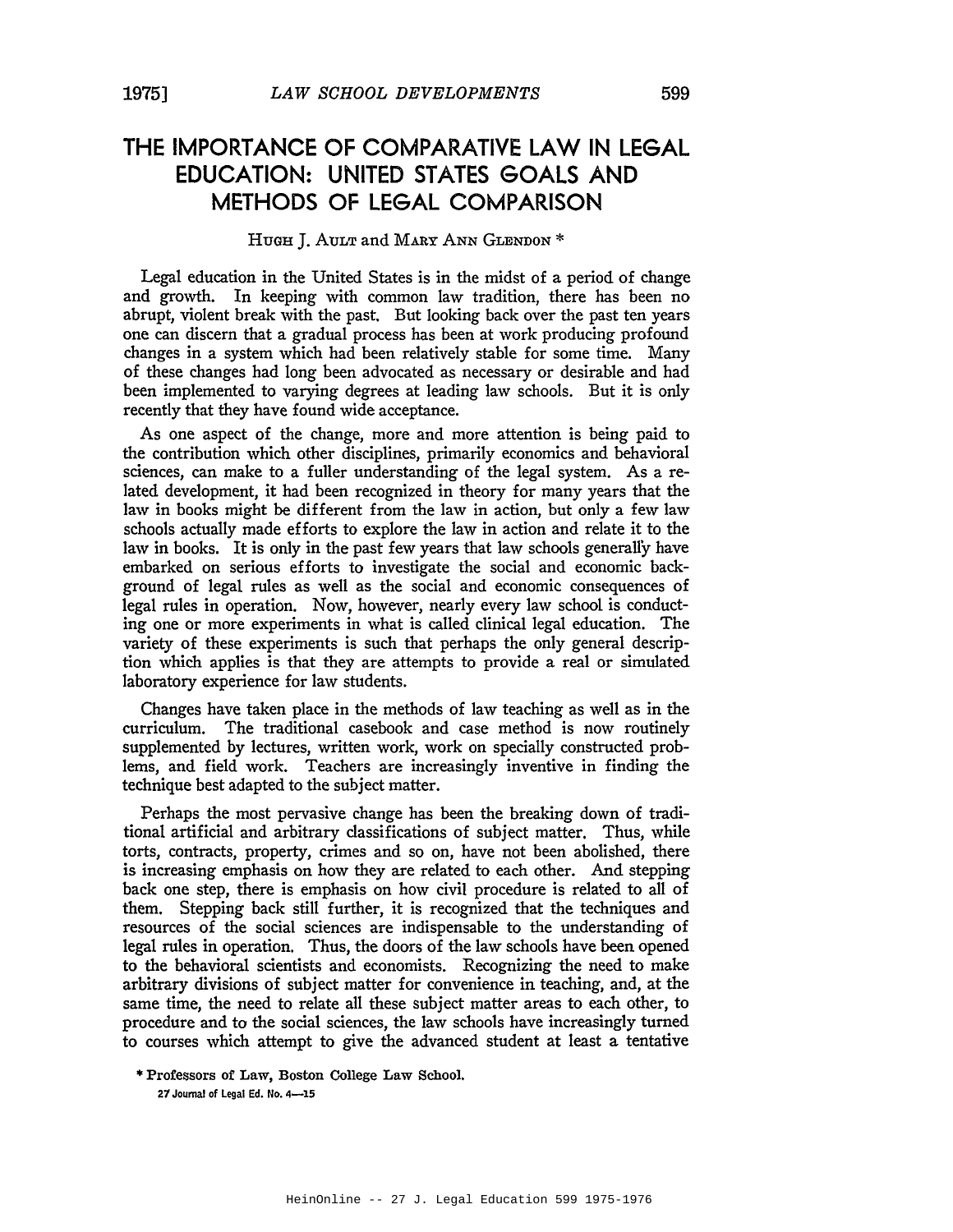method for organizing his or her knowledge about the legal system. These courses, Legal Process, Legal Method, Elements of Law, and so on, have spread to more and more law schools.

Finally, a number of courses in the law school curriculum have come to try to fulfill a function of stimulating students to think creatively about legal problems by providing new insights into the legal system. Legal history and legal philosophy are increasingly being taught as courses which add a new dimension to the traditional analysis of legal problems. This final step back puts such distance between the student and substantive law that it has often been said that such courses have no place in a law school curriculum. But the hope cherished by those who advocate such courses is that distance will lend perspective and that the so-called perspective courses will enable students to become better lawyers. Sometimes the lines between traditional subject matter areas are erased, and a professor in one course, say in criminal law, attempts to provide the procedural, sociological, historical, philosophical, or economic dimensions. Professors so inclined are increasingly aided by modern casebooks which make available material beyond the traditional cases and notes. But there are difficulties. In many cases a law teacher's recognition of the need for additional information precedes the availability of results of social scientists. And even when results of such investigations are accessible, problems remain of "translating" them into a form which can be understood by law students. Another difficulty is that the great mass of material to be covered and the pressure of time in most substantive courses tends to limit what any ambitious professor can do with historical, economic, or philosophical materials.

When seen as a perspective course, comparative law presents a kind of perspective not found in legal history or in jurisprudence. These latter perspectives are most useful in provoking the student to engage in examining the premises of legal rules and, indeed, of legal institutions. But in times like the present when the law is under constant pressure to adapt to rapid social and economic change, and when the basic assumptions of the system are constantly being challenged and tested, there is also a need for new and alternative models of solutions to social problems. Because comparative law is a source of such models, it can be said that if comparative law did not exist it would have to have been invented.

Comparative law in the curriculum of the American law school has had in the past, and continues to have, a variety of functions. Courses offered under titles including the words "comparative law" may place differing emphasis on any of a number of aims. Some courses may actually attempt to prepare a student for professional work with a foreign legal system. Others specialize in area studies. Since the occupational hazard of the field is facile comparison, much of the effort of comparative law teachers and writers has been directed toward developing methods of teaching and research which avoid this common pitfall.<sup>1</sup>

Whatever the principal emphasis of their courses, most American teachers of comparative law would probably say that at the very least their goal is to

<sup>1</sup> Schlesinger's work has undoubtedly made all teachers of comparative law aware of the importance of procedure for any real understanding of how substantive rules operate.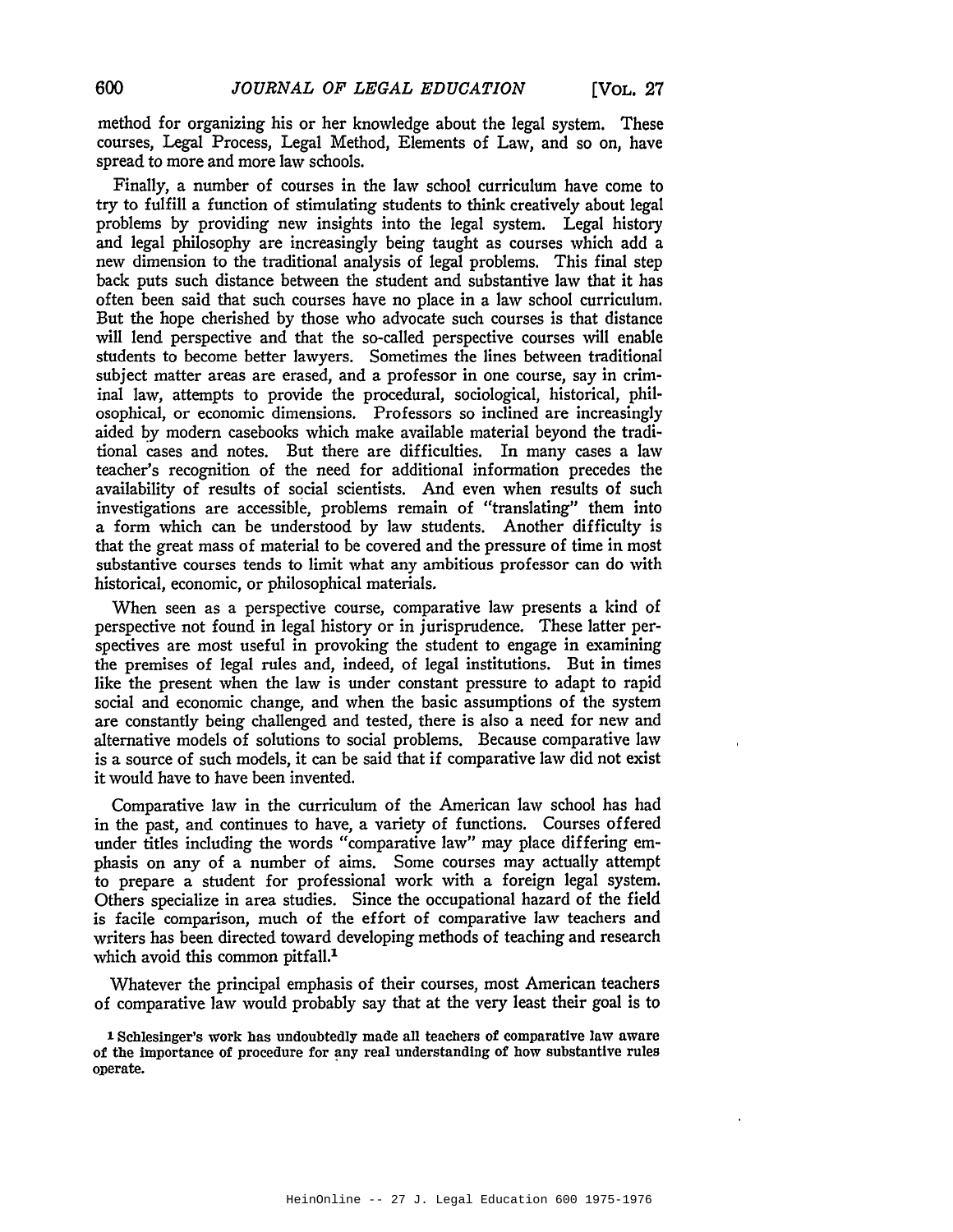make the American law student a better lawyer within his or her own legal system. That is, comparative study should enable them to think more precisely and creatively about legal problems which they will encounter in law school and in practice.<sup>2</sup>

Interestingly enough, this seems to be the trend of legal philosophy and legal history courses too. These courses are seen less and less as independent disciplines forming discrete subject matter areas in the law school curriculum, and more and more as courses which deepen the students' understanding of the legal system and the legal process. Indeed, one might say this trend in legal history, legal philosophy, and comparative law, is simply part of the general tendency now to recognize frankly the traditional classification of subject matter in the law school curriculum for what it is—an arbitrary division for convenience in teaching and studying, but which must be reassembled and integrated by the student (with or without help) so that the relationships between the parts are understood.

If comparative law—or legal history, or legal philosophy—is seen as a perspective course, it is easy to see that the perspective it lends to any given aspect of the legal system can be introduced in either or both of two ways. It can be taught as a separate course with the hope that the insights and methods of analysis it affords will be carried over by the student into other areas. It can also be integrated into a course in a particular subject matter area to enrich the study of that area by adding yet another dimension to the particular problem being studied. It is the purpose of this report to describe the techniques and results of experiments with both kinds of courses.

The Comparative Legal Analysis course which has been taught by the authors for five years at Boston College Law School is of the first type. The title of the course was chosen to emphasize that the concern of the course is with a method of analysis rather than with substantive law. The principal emphasis of the course is on the study of the process of growth and change in legal systems and the complex interaction between doctrine and policy in this process.

Comparative law as a perspective course differs from the traditional basic course in comparative law as a matter of emphasis. Comparative law taught as a basic course has as its principal goal to give law students an introduction to comparative method and to the workings of one or more foreign legal systems, and as a by-product to give him or her more understanding of the American legal system. In comparative law as a perspective course these priorities are reversed. The emphasis is on the insight which the study of the foreign "model" can give into the student's own legal system.

This approach has implications for the course materials used. The traditional basic course uses materials and problems selected to facilitate entry into the workings and habits of thought of foreign legal systems. In the perspective course, the organizing principle is quite different and will be de-

2 One would be hard put to disagree with Kahn-Freund's assertion that "Comparative law . . . is not a topic, but a method. Or better: it is the common name for a variety of methods of looking at law, and especially of looking at one's own law." Kahn-Freund, Comparative Law as an Academic Subject, 82 L.Q.Rev. 40, 41 (1966). Nor with Hazard's description of the beginning course in comparison of laws as an "awakening of thought." J. Hazard, Area Studies and Comparison of Law: The Experience with Eastern Europe, 19 Am.J.Comp.L. 645, 653 (1971).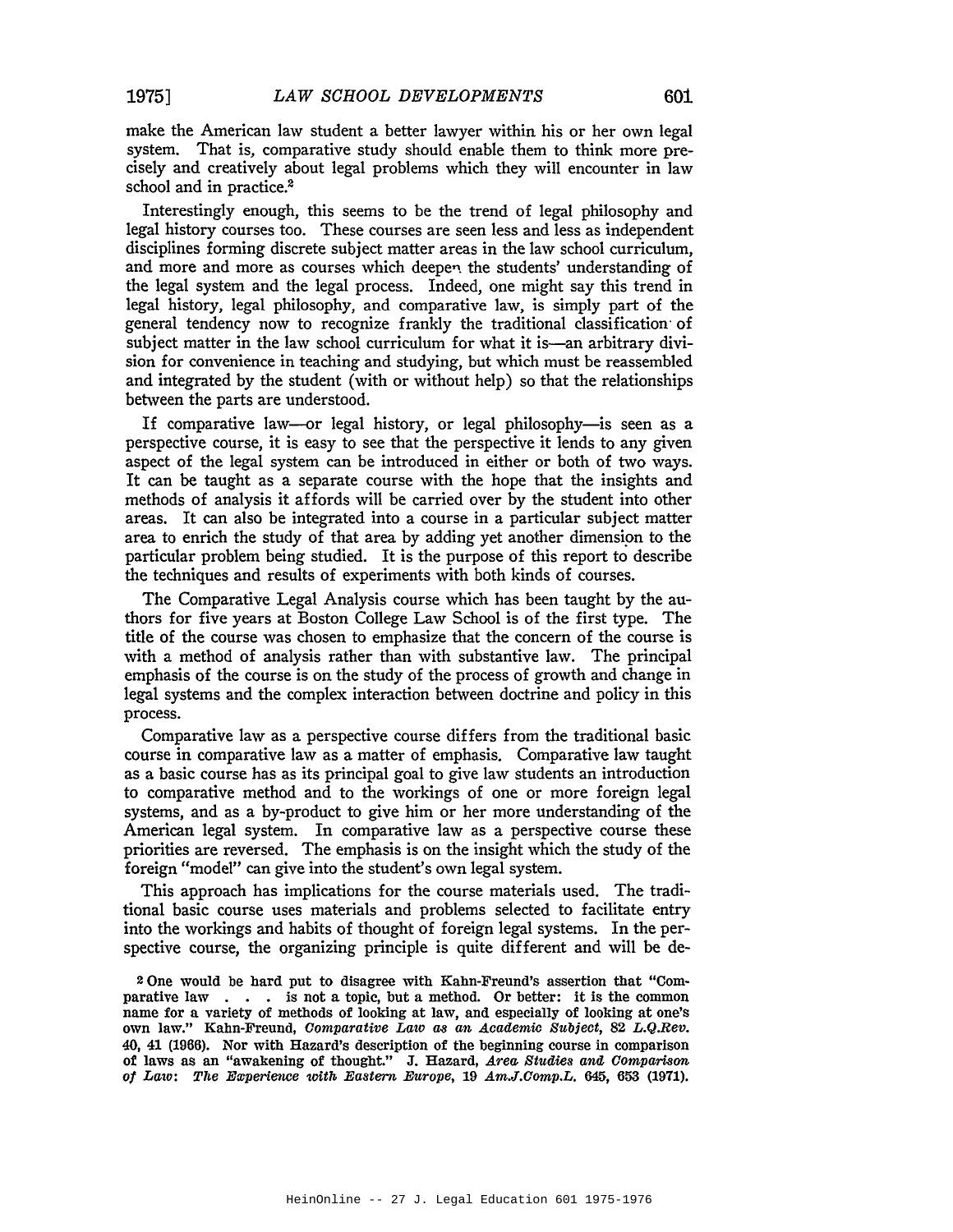scribed in detail below. The problems are selected to illustrate the process of growth and change. They all involve settled legal doctrine under pressure to adapt to changed social and/or economic conditions. A subsidiary concern of the course has to do with the accurate identification of social and economic context and with the complexities of the relationship between law and social change. None of the concerns of the course are unique to a course in comparative law, but comparative models do afford some unique opportunities to gain new insight into the fundamental tension which exists in every legal system between the need for certainty and predictability on the one hand and the need for a mechanism for growth on the other. Thus, in a sense the goal of the course is extremely modest. It does not aim to give a student a working knowledge of any other legal system. On the other hand, the goal is almost overwhelmingly ambitious, since it is nothing less than to make the student think about all legal problems in an entirely new way, to add an additional layer of perception to his or her analysis of legal problems. In this sense its ambitions are no less than those of a modern legal philosophy or legal history course. The idea is to give new depth to legal analysis by using all the illumination that other disciplines can furnish.

In general the attempt is made to give the students some perspective on the operation of their own legal system by exposing them to a range of legal techniques which differ from those familiar to them from their common law training. When the aim of the course is thus stated, some approaches which have traditionally been used in the teaching of comparative law are clearly eliminated. The course is not intended to be a historical overview of the development of another legal system, or an introduction to problems of dealing with foreign legal systems as a practicing attorney.

In order to use the comparative technique to provide students with a perspective on their own legal system, some important initial decisions must be made as to *what* to compare and the methodology of comparison. As mentioned above, the problems were chosen to illustrate the tension between legal doctrine and broader policy considerations which typifies a legal system during a period of change and transition. Except as noted, we have drawn our materials from the French and German systems-for the two usual reasons and a third. The availability of the materials and the familiarity of the teachers with the languages and techniques would have been determinative.<sup>3</sup> But French and German materials are particularly useful in a course with the aim of illuminating American legal problems, because they present common social problems which appear in countries at broadly comparable stages of social and economic development.

Initially, we spent a substantial amount of time during the first few hours of the course on a general introduction to French and German legal institutions, covering such matters as the reception and influence of Roman law, the development of the codes, court structure, the judicial process, stare decisis, etc.<sup>4</sup> While it would probably be undesirable to thrust the student

<sup>3</sup> As Kahn-Freund and others have observed, the method and subject matter of such a course are inevitably conditioned by the past experience of the teacher. Kahn-Freund, supra note 2.

<sup>4</sup> In this connection we assigned readings from R. Schlesinger, Comparative Law-Cases-Texts-Materials (3d ed. 1970) [hereinafter cited as Schlesinger]; and A. von Mehren, The Civil Law System-Cases and Materials for the Comparative Study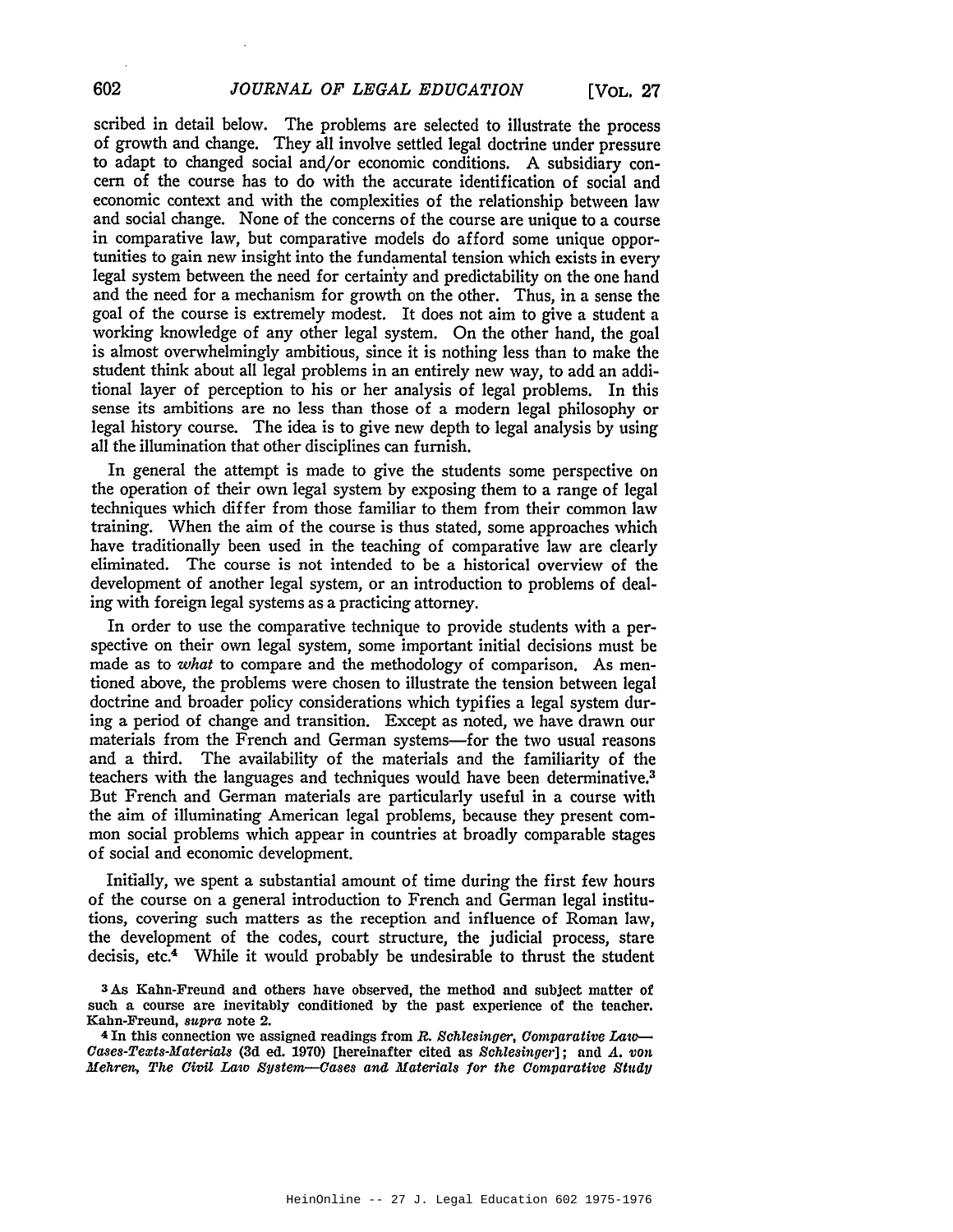into the consideration of problems within a foreign legal system without some such preparation, we found that the material could be handled in large part by outside reading and that it was not necessary to spend as much class time on general background as we had originally thought.

In class we found it helpful to use a "case of first impression" to dramatize differences in the judicial process and in the relations between courts and legislatures. For this purpose we traced the development of the right of privacy in French, German, and American law.

After this (abbreviated) general discussion of the French and German systems, we undertook an examination of a series of selected problems. Since our comparative technique was fundamentally the same in all of the examples, it is perhaps useful to spend some time discussing this approach in general terms before returning to the specific problems. Basically, we would begin our discussion of a given legal problem by attempting to articulate the common social problem which the legal systems under consideration were dealing with or reacting to. Obviously such an inquiry has many facets and can be illuminated by learning and techniques from other disciplines. However, in the beginning, we attempted to select problem areas in which the common social problem was relatively easy to define and then moved on to an examination of the various legal techniques that the systems used to accommodate the competing social interests which had generated the problem. It is a truism that in comparable societies the legal results in a given situation will be substantially similar in a large percentage of cases; however, in cases where the result is similar the interest is in the differing techniques which the systems under consideration have used in order to achieve the desired result. Here the discussion centered on the doctrinal starting points, the "authoritative starting points for legal reasoning,"<sup>5</sup> available in the systems under consideration, and on the legal institutions (courts, administrative agencies, legislatures) which dealt with the existing legal doctrines and principles. The analysis centered on the problem of the extent to which the system's doctrinal starting point generated the conclusion in a particular situation, and the extent to which non-doctrinal policy considerations could be accommodated in the solution. The problems selected provided examples ranging from cases where the force of doctrine was such that it alone appeared to determine results, to cases where doctrine was merely something which had to be dealt with, while the result appeared to be determined by the pressure of other forces.

One clear danger of such an approach is an inadequate understanding of the functioning of a particular legal doctrine in practice in a foreign system. To what extent, for example, do various procedural devices make the particular legal rule difficult to apply? To what extent do general business or social norms make it practically difficult for a clearly expressed legal sanction to be applied? We recognize the difficulties of this type of analysis but nonetheless believe that some useful general comparative observations can be made.

of Law (1957) [hereinafter cited as von Mehren]. H. Hart & A. Sacks, The Legal Process: Basic Problems in the Making and Application of Law (Tent. ed. 1958) and J. Dawson, The Oracles of the Law (1968) were also most useful in preparing this section.

5 von Mehren 826.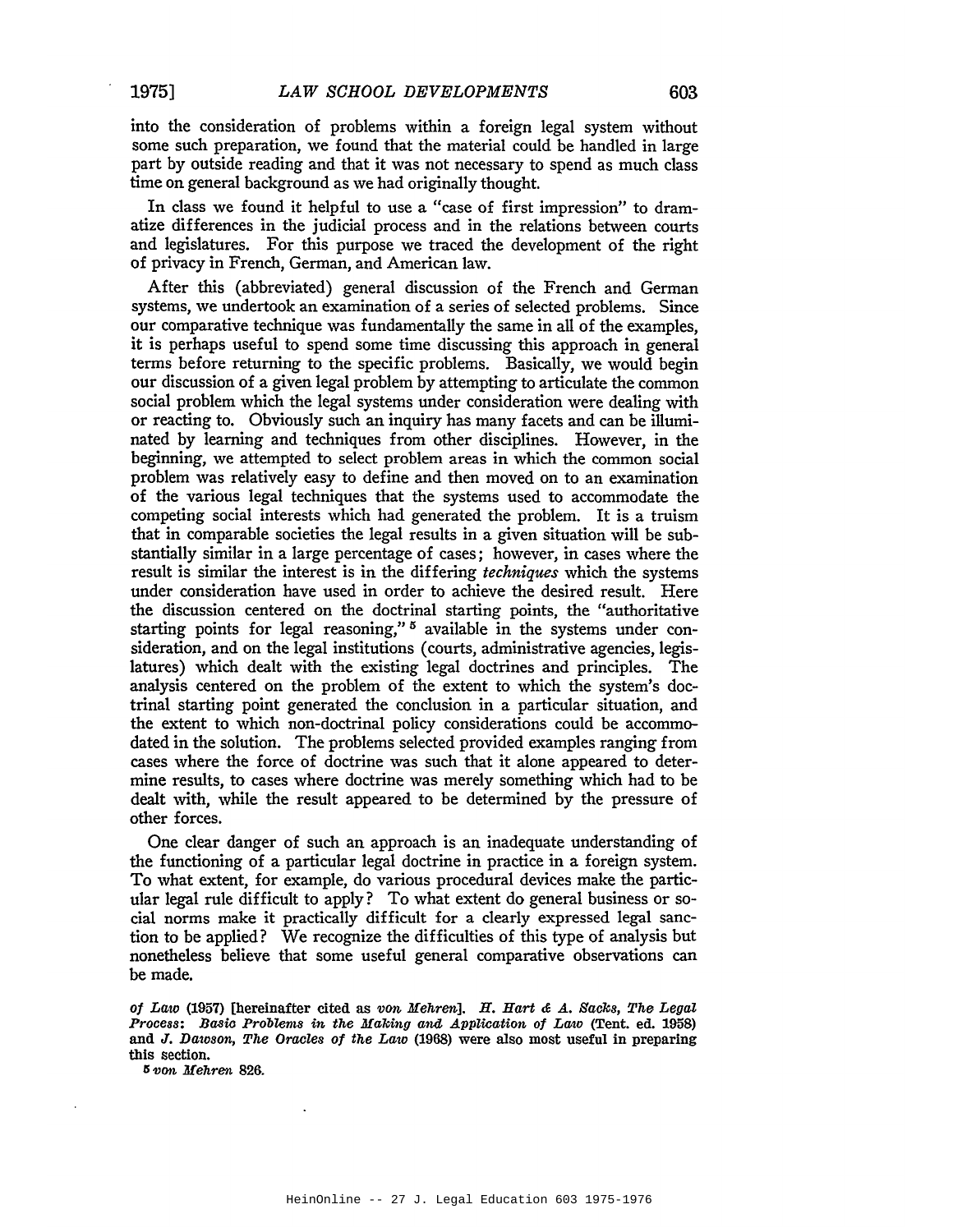A discussion of four specific topics which we have covered under this general analytical format, will illustrate how the method worked.

#### 1. Contract Formation.<sup>6</sup>

We begin with a series of relatively straightforward problems from the law of contracts in order to accustom the students with the method of analysis and to put them at ease in dealing with unfamiliar materials. The warm-up consists of a few pitches right over the plate—enforceability of promises, offer and acceptance, limits on enforceability of promises. First, we consider a problem familiar to all first-year law students—the question of when a promise will be enforced by the legal order. An analysis of the various policies operating in the area leads relatively quickly to a conclusion that all the social orders under consideration are faced with the same fundamental problem—how to structure a legal mechanism for determining what promises will and what promises will not be enforced by the system. A discussion of the agreement theory in the civilian system and the doctrine of consideration in the common law system brings out two points of fundamental importance:

1. In some situations, the doctrinal starting point (for example, consideration) leads to the result that certain promises which have high social utility are not enforced, e.g., the firm offer problem.

2. Some promises which, under strictly doctrinal analysis would be enforceable, are nonetheless not enforced because of overriding policy considerations.

As soon as the students have begun to feel at home in the area of contracts, we introduce a common social problem involving the contractual relationship to which no system has evolved an entirely satisfactory solutionthe problem of economic duress. After discussing the difficulties of defining the problem, the many possible doctrinal analyses of the problem, the competing policy considerations, and the tentative efforts the systems have made to deal with it, the student gets or should get a feeling of how comparative analysis can illuminate discussion of the open-ended problems which will form the subject matter of the latter part of the course.

#### 2. Agency Problems.<sup>7</sup>

The specific topic covered involves the complex of legal doctrines generally denominated "agency" in common law. Here, as in the problem of contract formation, the initial discussion centers on the common problem faced by all systems which recognize some notion of agency relationship: How to weigh the relative interests of the principal and the third party dealing with the agent in situations where the agent has no authority or exceeds his authority. Here the French and American doctrines of apparent authority which developed to protect the third party are contrasted with the German approach of abstracting the external power to represent from the internal limitations placed on that power by the principal. This topic illustrates nicely

7 In this topic we assigned readings from Schlesinger 394-406, and translated excerpts from W. Muller-Freienfels, Die Vertretung beim Rechtsgeschäft (1955). A number of German decisions first used by Professor Helmut Coing in a course in the Harvard Law School in 1966 were also used. Professor Coing's kind permission to use his materials and his helpful comments on the structure of this course are gratefully acknowledged.

<sup>6</sup> For materials, we relied primarily on von Mehren 465-641.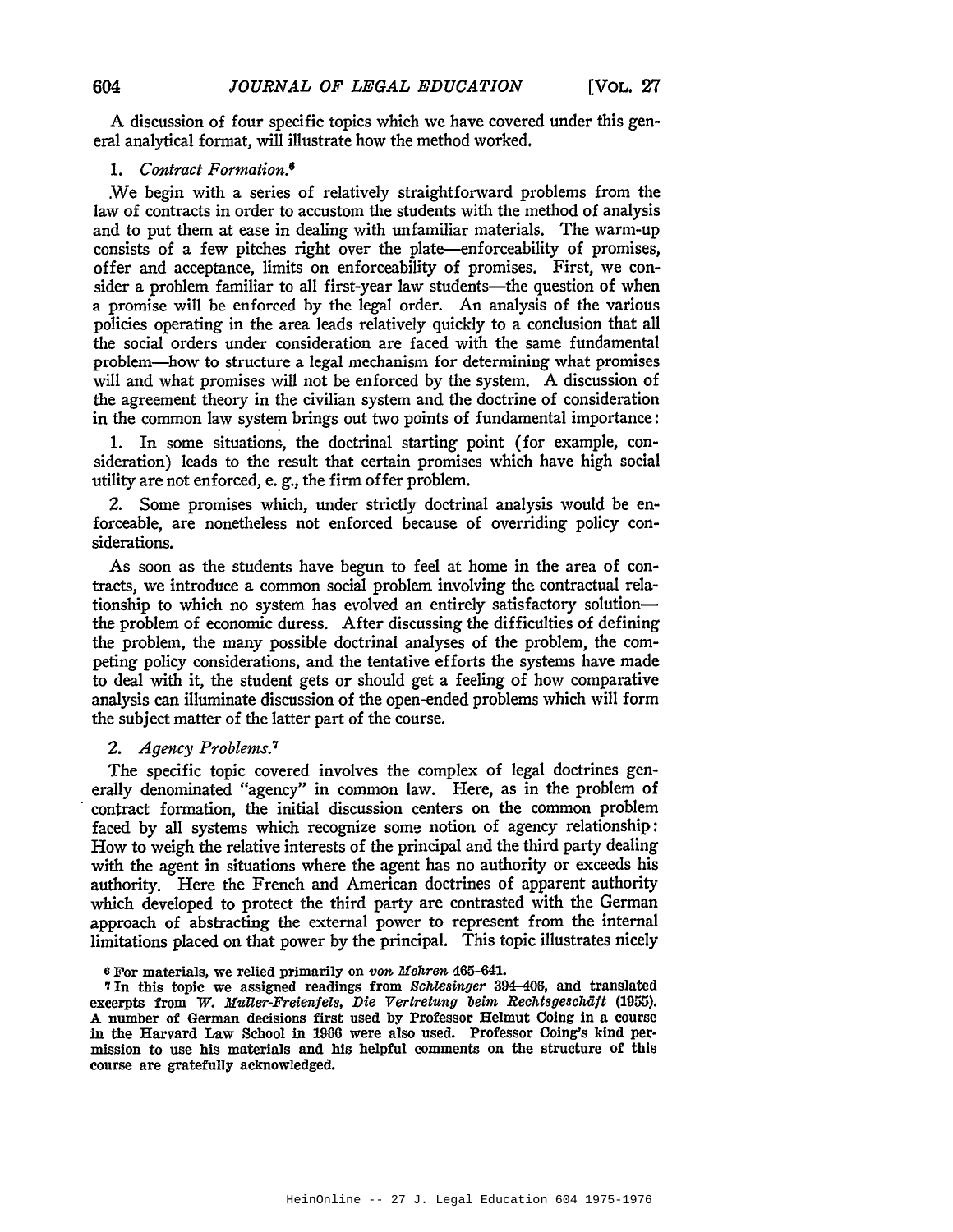the general point that the doctrinal starting point from which a particular problem is approached will in turn determine the points of stress in the actual operation of the legal system. For example, under the abstract approach of German law, the third party's knowledge of internal limitations creates a difficult conceptual problem; if the internal limitations are truly of no effect as a limitation on an agent's authority, then the third party's knowledge of those limitations should be irrelevant. On the other hand, there is clearly no social utility in protecting a third party who is acting in bad faith, and a complex problem of the interaction of doctrine and policy is created. For the French and American systems, starting the analysis from the agent's apparent authority, the existence of limitations known to the third party clearly obviates any appearance of authority and the problem is easily solved within the doctrinal framework of those two systems, without external policy considerations.

From the agency materials, the course moves to a study of the trust and the devices which have been developed in French and German law to fulfill functions performed by the trust in common law.<sup>8</sup> Particular attention in this area is paid to differing policies toward restraints on alienability; the danger of doctrines assuming a life of their own; and the interesting history of the reception of the trust idea in Louisiana.

### 3. Matrimonial Property.<sup>9</sup>

After the trust materials, the course moves on to common social problems with which all of the systems under consideration are currently struggling. Picking up the theme sounded in the economic duress materials, the analysis becomes increasingly difficult and the difficulties are frankly acknowledged. Indeed, part of the perspective function of the course is to develop skill in perceiving these difficulties. The social problem itself is hard to identifyindeed too hastily "naming" the problem may produce the illusion that the problem has been solved. As the analysis becomes more refined, it may be seen that the social and economic contexts of a particular problem are not really comparable, raising questions about the utility of models from one system for another. Also, the policy aims of the systems under consideration may be entirely different. So, in this section, in addition to the difficulties experienced previously at the level of doctrine, the more complex problem of determining the proper subjects for comparison must be faced.

All of these difficulties are present in studying the way in which the law affects the property relationships of spouses in the French, German, English, and American systems. Yet, in this section of the course, the main emphasis is not on the technical difficulties of comparison but rather on two other themes which have been present from the beginning—the relationship be-

8 Here a number of cases, originally used by Professor Coing at Harvard (see supra note 7) were used, as well. Excerpts from Wisdom, A Trust Code in the Civil Law Based on the Law Restatement and Uniform Acts: The Louisiana Trust Estates Act, 13 Tul.L.Rev. 70 (1938), and K. Ryan, An Introduction to the Civil Law  $219-31$  (1962) were also assigned.

9 In this topic the students are asked to read O. Kahn-Freund, Marital Property, Where Do We Go From Here?, The Joseph Unger Memorial Lecture, delivered at the University of Birmingham, Jan. 29, 1971; and the articles by Colomer and by Graue on French and German law in Comparative Law of Matrimonial Property (A. Kiralfy ed. 1972).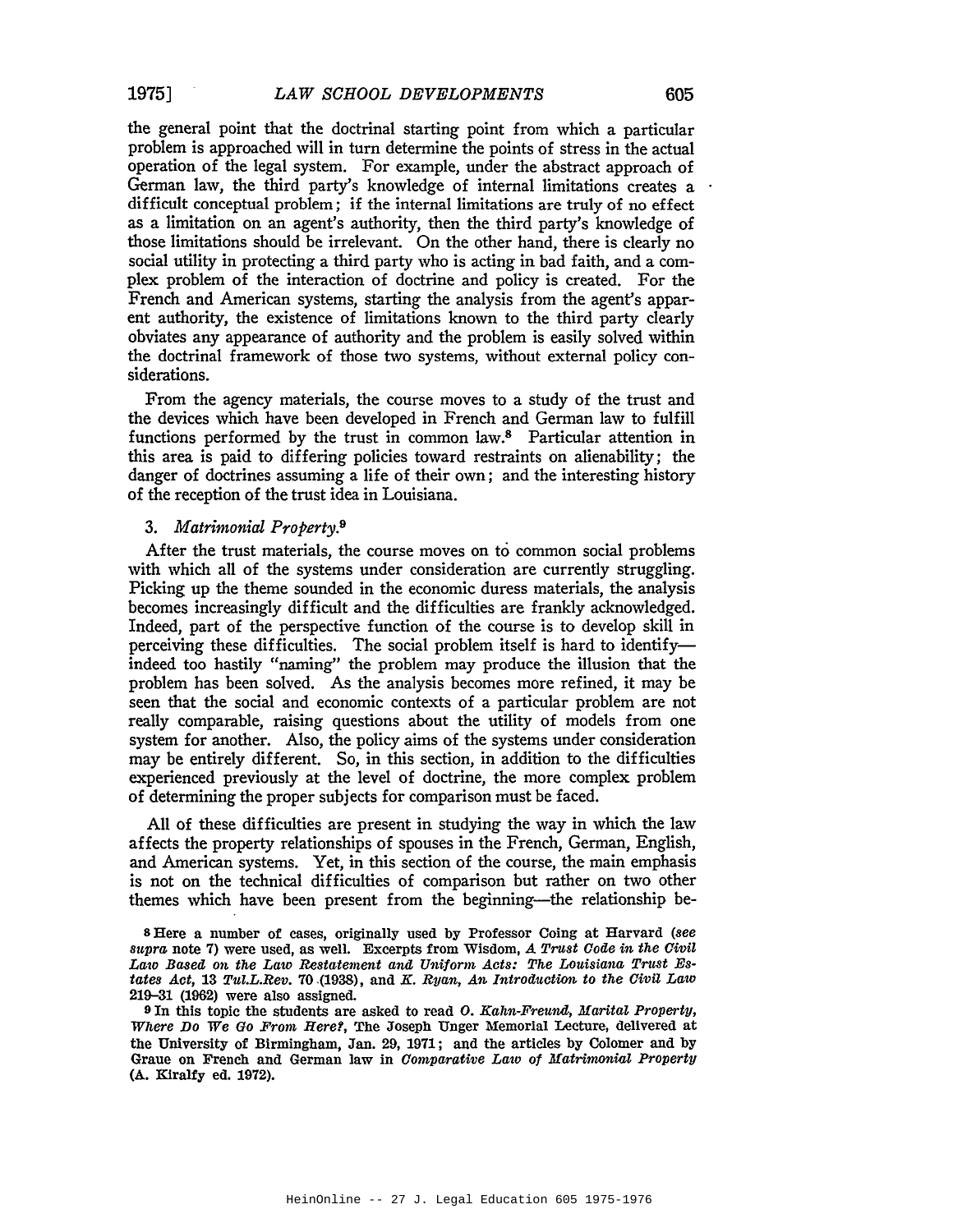tween law and social change, and the relationship between law and behavior. In the first section of the matrimonial property materials, the subject for consideration is traditional systems of matrimonial law and the changes which occurred in them after the Industrial Revolution. After having spent a fair amount of time discussing this process of change which has run its course in the systems under consideration, we examine the way in which all four systems have reacted to changes in the ideology of marriage and the role of the married woman in their particular society. One of many interesting aspects of this subject for the American law student is the role which comparative law studies have in fact played in this area on the continent.

The matrimonial property materials lead naturally into the final problem of the course. Like economic duress and matrimonial property, the last problem involves policy conflicts and social tensions which can never be completely reconciled, but at best are kept in uneasy equilibrium. This is the problem of identification and recognition of the appropriate corporate constituency. Here, the ultimate complicating factor is that the most interesting model comes from Yugoslavia, a society which is not really at a comparable level of economic development with France, Germany, and the United States, and in which the economy is planned.

#### 4. Problems of Corporate Constituency.<sup>10</sup>

The contract and agency units were typical of situations in which there is a general consensus in the legal systems being considered as to the outlines of the common problem. Thus they were concerned primarily with analysis of the differing doctrinal responses which give content to the units. The problems in the definition of corporate constituency are much more complex. Here we find no consensus in the systems under consideration as to the appropriate constituency. Should it be limited to shareholders and should the aim of the corporation be simply profit maximization, with other interests being represented by external regulation (either legislative or through litigation, e. g., class actions)? Or should the corporate constituency be internalized and if so, in what form and through what legal institutions? And which of the various competing constituencies should be represented and in what proportion? The analysis of the competing social considerations and the variety of legal techniques available should broaden the student's perception of a threshold area of legal analysis. The hope is, of course, that by this time the student will have been provoked to bring some of the methods of comparative legal analysis to bear on other threshold areas of the law.

The preceding has been a discussion of comparative law taught as a perspective course. Inevitably the methods of the course have affected the way in which the authors teach their other courses and have led to experiments

<sup>10</sup> The diverse considerations that underlie the analysis of the problem of corporate constituency have led to a broad range of readings on this topic. We begin with some doctrinal materials from Schlesinger 561-92, followed by excerpts from A. Berle, The Modern Corporation and Private Property vii-xxxviii (1968); A. Chayes, The Modern Corporation and the Rule of Law, in The Corporation in Modern Society 26-45 (E. Mason ed. 1966); Vagts, Reforming the "Modern" Corporation: Perspectives from the German, 80 Harv.L.Rev. 23, 64-75 (1966); Feldesman, The Lineaments of Yugoslav Labor Relations Law in Practice, 21 Syr.L.Rev. 9, 18-24 (1969); and Dahl, Power to the Workers?, New York Review of Books, November 19, 1970.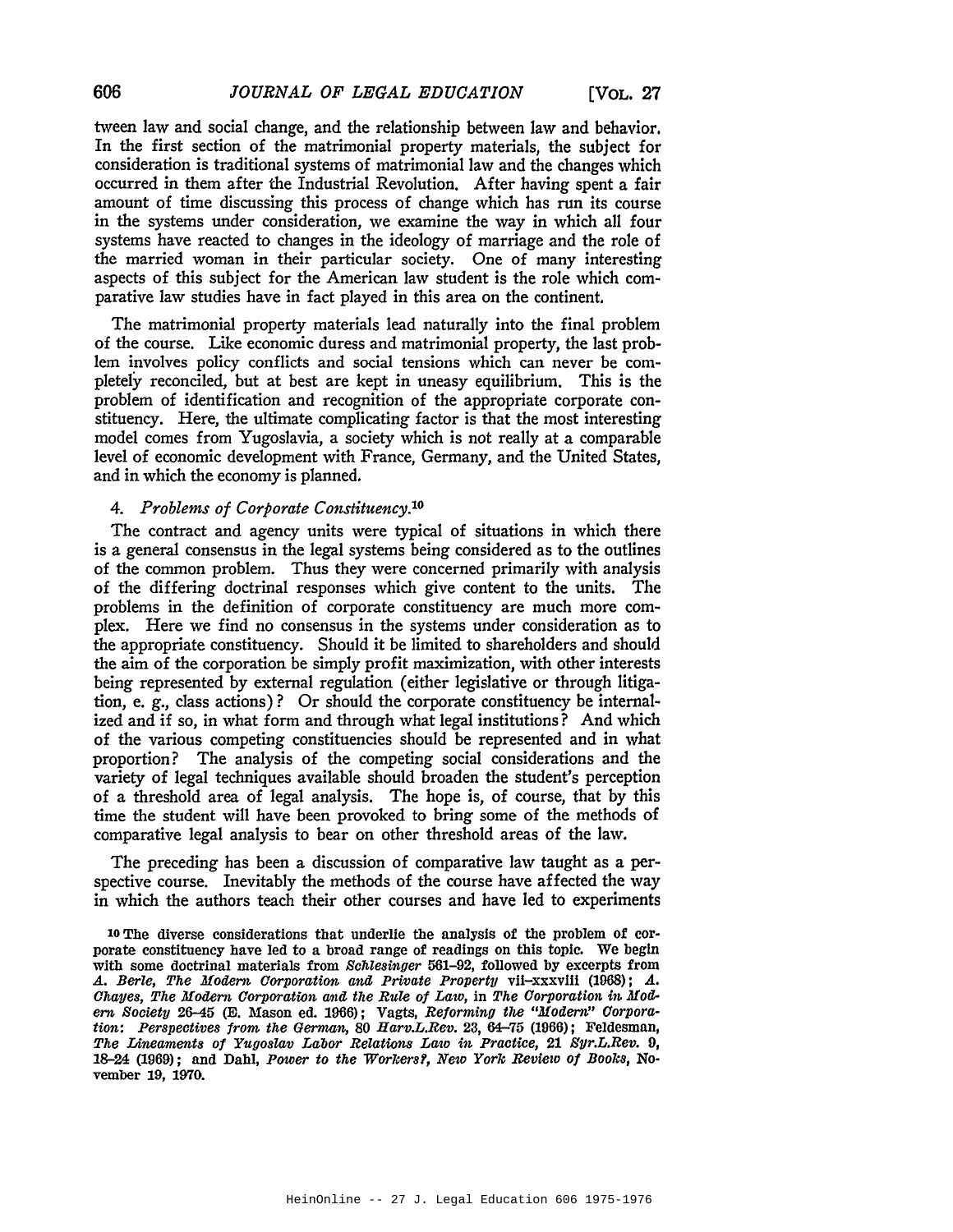with comparative law as a dimension of other subject matter areas. The matrimonial property materials have been expanded with the additional materials on marriage and divorce law and will be taught in 1973–74 as a course whose principal emphasis is neither comparative law nor family law but the relationship between law and social change.

Tax law is another area in which we are planning to apply the comparative techniques outlined above. Very little work has been done in the area of comparative tax law so the basic materials are scarce. However, it would seem possible to approach comparative tax problems in the same manner as any other field of law. In the tax area, perhaps more than any other, the basic policy judgments are primarily economic. Whether a country adopts an income tax or a sales tax, and the general form and structure that such taxes take are dictated in large part by the economic policy goals which the country wishes to pursue. However, once the fundamental decision as to the type of tax system to adopt has been made, useful comparative analysis can be done at the level of sub-policy and technical rules. For example, in developed countries which have adopted an income tax, the question arises as to how to deal with income from foreign sources. Should it be exempt from tax? Or should the income be included in tax base but a foreign tax credit allowed for taxes paid to foreign governments? Or should the taxes paid to foreign governments be allowed as a deduction rather than as a credit? All of these issues can be approached from the comparative point of view with an eye towards broadening the students perception of the technical devices available to reach the desired policy result. As indicated, work in this area is in the embryonic stage and we are hoping to develop it more thoroughly next year.

It seems to us that the format we have used is adaptable to the capabilities and interests of many different teachers. Problems involving the dynamics of change can be found in all legal systems and in all subject matter areas. We have found it easy to add and subtract problems as the course has developed and we have been able to successfully integrate the contributions of a number of guest lecturers with our basic themes. We have, of course, had to develop our own materials on all of the problems, but we have relied on the two basic coursebooks for our introductory sections. The most useful book for this purpose would probably be one without cases and problems, a text like Zweigert and Kotz,<sup>11</sup> which the students could read as background for the early discussions.

We should conclude by explaining why we have chosen to confine a paper on the importance of comparative law in legal education in the United States to the description of experiments conducted in one law school. Another approach would have been to collect descriptive data concerning the number of courses taught in the various law schools, their titles, some brief outline of their contents, etc. But it seemed to us more helpful to describe firsthand in some detail the method by which we have attempted to illuminate the fundamental problem which all law courses, regardless of their denomination, are at bottom dealing with: the complex interaction of doctrine and policy in an evolving legal system.

Our reading of the literature indicates that other teachers of comparative law are occupied with concerns similar to the ones which have claimed our

<sup>11</sup> Einführung in die Rechtsvergleichung, Vol. I (1971).